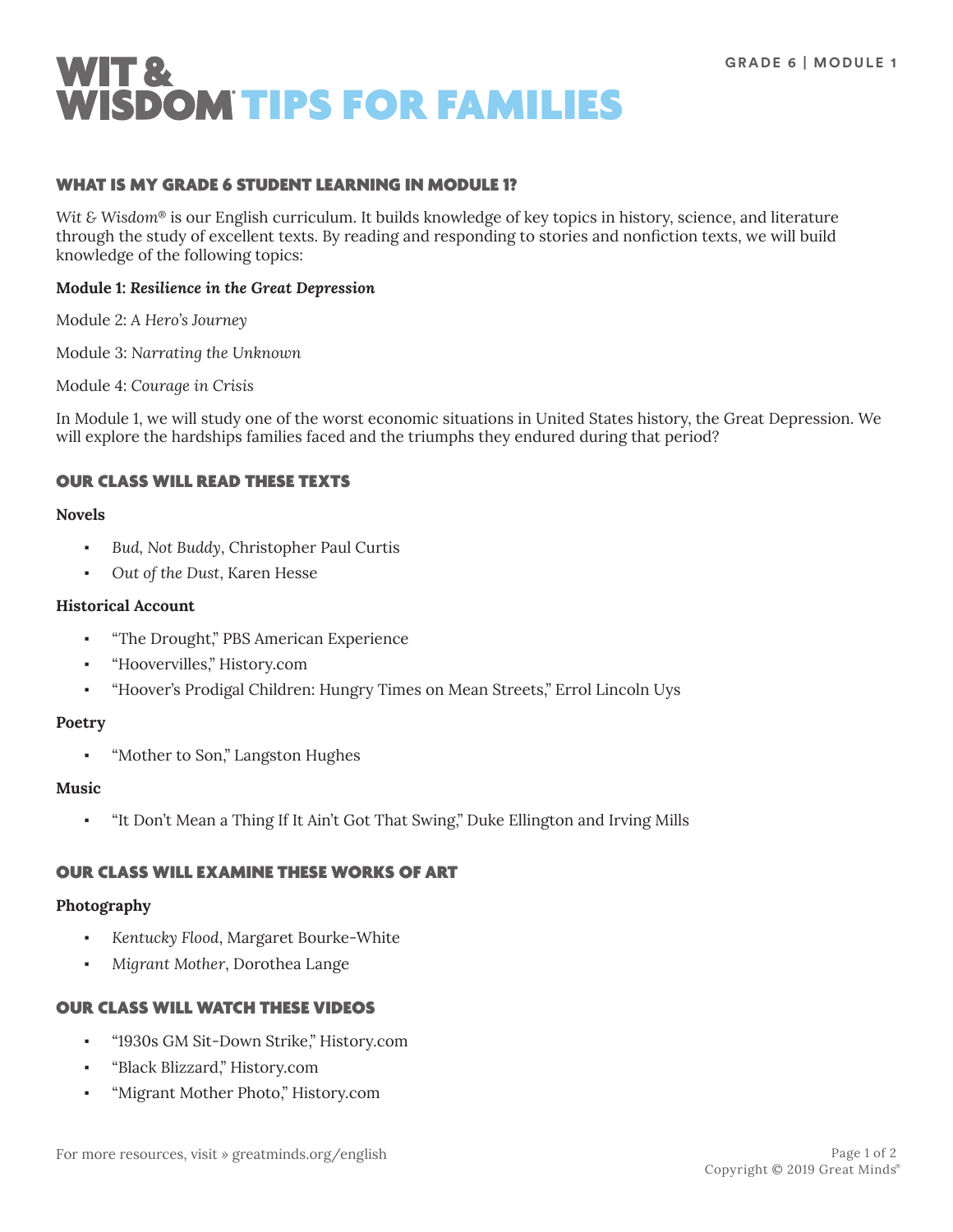## OUR CLASS WILL ASK THESE QUESTIONS

- What makes Bud a survivor?
- What hardships did people face during the Great Depression?
- How is Bud transformed by his journey?
- What sustained people's spirits during the Great Depression?
- How does hardship alter the characters' perspectives in *Out of the Dust*?
- What makes the characters in *Out of the Dust* survivors?
- How can enduring tremendous hardship contribute to personal transformation?

# QUESTIONS TO ASK AT HOME

As your Grade 6 student reads, ask:

What do you notice and wonder?

# BOOKS TO READ AT HOME

- Pass Go and Collect \$200: The Real Story of How Monopoly was Invented, Tanya Lee Stone
- *Dorothea Lange: The Photographer Who Found the Faces of the Great Depression*, Carole Boston Weatherford
- *Children of the Great Depression*, Russell Freedman
- On the Blue Comet, Rosemary Wells
- *A Long Way from Chicago*, Richard Peck
- *Esperanza Rising*, Pam Muñoz Ryan
- *Moon Over Manifest*, Clare Vanderpool
- *My Side of the Mountain*, Jean Craighead George
- Sounder, William H. Armstrong
- Roll of Thunder, Hear My Cry, Mildred D. Taylor
- *No Promises in the Wind*, Irene Hunt

# PLACES YOU CAN VISIT TO TALK ABOUT THE GREAT DEPRESSION

Visit a local history museum. Ask if there are any exhibits or artifacts from the Great Depression. As you view them with your Grade 6 student, ask:

- What makes someone a survivor?
- What do you see here that shows the hardships people faced during the Great Depression?
- How can enduring hardship change us?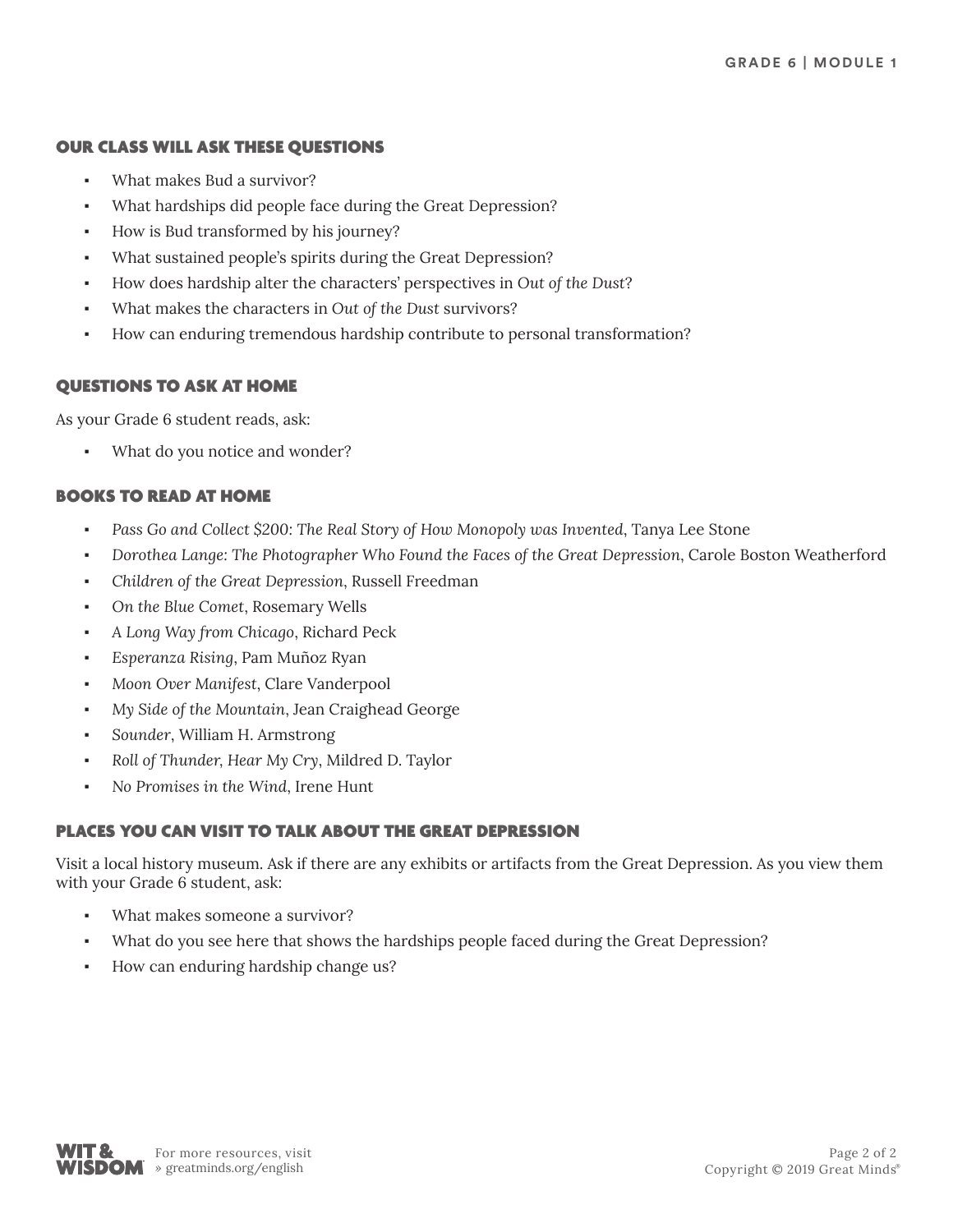

## WHAT IS MY GRADE 6 STUDENT LEARNING IN MODULE 2?

*Wit & Wisdom*® is our English curriculum. It builds knowledge of key topics in history, science, and literature through the study of excellent texts. By reading and responding to stories and nonfiction texts, we will build knowledge of the following topics:

Module 1: *Resilience in the Great Depression*

### **Module 2:** *A Hero's Journey*

Module 3: *Narrating the Unknown*

Module 4: *Courage in Crisis*

In Module 2, we will study what makes a hero. Is it simply courage, or something more? What traits do all of us share with the most famous heroes in literature?

## OUR CLASS WILL READ THESE TEXTS

### **Myths**

- The Odyssey, Gillian Cross and Neil Packer
- *Ramayana: Divine Loophole*, Sanjay Patel

#### **Articles**

- "The Hero's Journey Outline," Christopher Vogler
- "A Practical Guide to Joseph Campbell's *The Hero with a Thousand Faces*," Christopher Vogler

## OUR CLASS WILL WATCH THESE VIDEOS

- "The Mythology of Star Wars," Bill Moyers and George Lucas
- "Sanjay's Super Team," Sanjay Patel
- "What Makes a Hero?" Matthew Winkler

## OUR CLASS WILL ASK THESE QUESTIONS

- How does *Ramayana: Divine Loophole* exhibit the genre expectations of the monomyth, a story of an extraordinary, but flawed individual who struggles, changes, and impacts the world for good?
- How does The Odyssey exhibit the genre expectations of the monomyth?
- How do translations of *The Odyssey* and *Ramayana* expand our understanding of these texts?
- How does the monomyth genre persist in and influence the stories we tell?
- What is the significance and power of the hero's journey?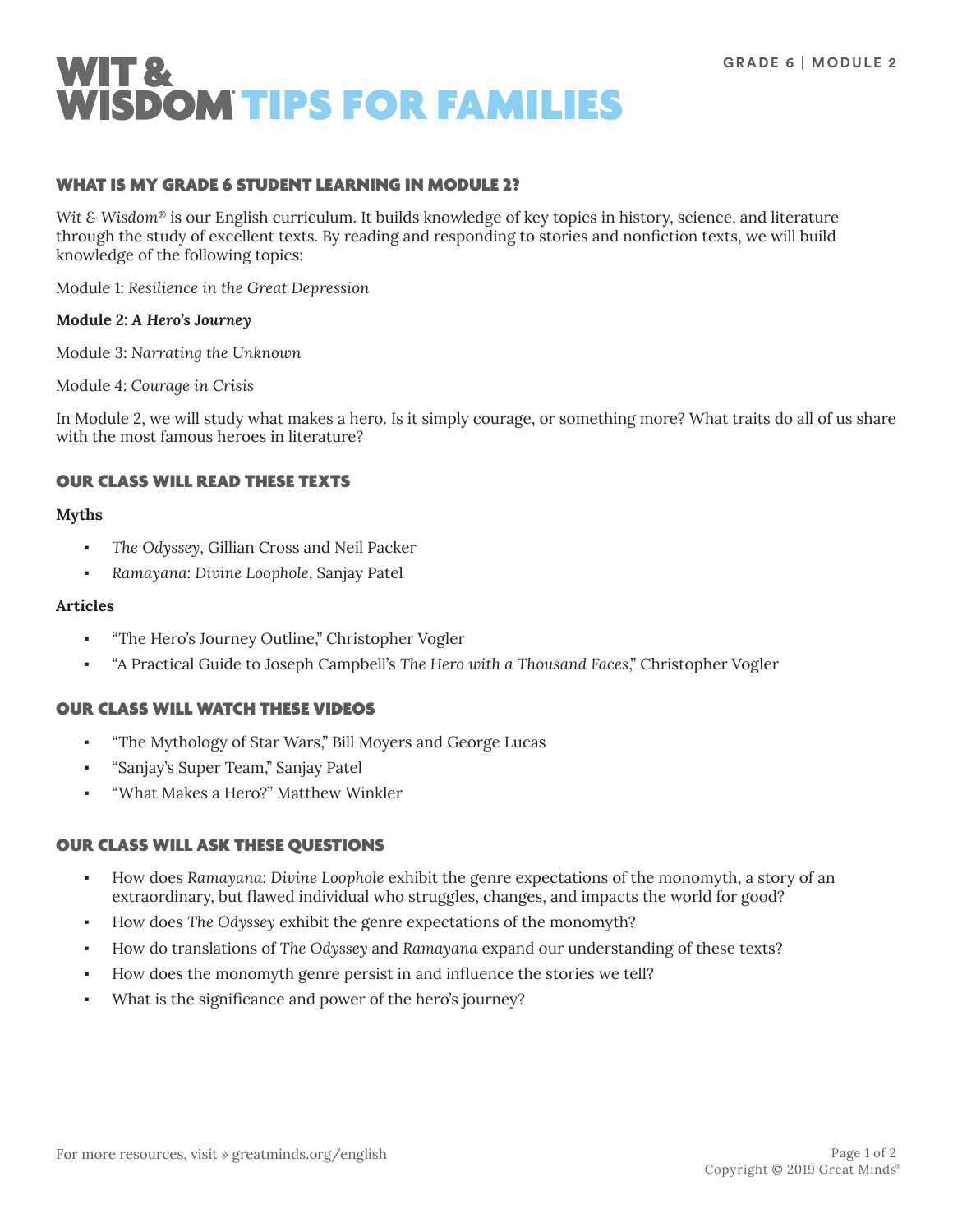# QUESTIONS TO ASK AT HOME

As your Grade 6 student reads, ask:

- What's happening?
- What does a closer look at words and illustrations reveal about this text's deeper meaning?

# BOOKS TO READ AT HOME

- Percy Jackson and the Olympians Book 1: The Lightning Thief, Rick Riordan
- Life of Pi, Yann Martel
- *Black Ships Before Troy: The Story of The Iliad*, Rosemary Sutcliff
- *Sita's Ramayana*, Samhita Arni
- *The Hero Schliemann: The Dreamer Who Dug for Troy*, Laura Amy Schlitz
- The Iliad, Homer (Retold by Gillian Cross)
- *The Greek Gods*, Bernard Evslin, Dorothy Evslin, and Ned Hoopes
- The Odyssey, Homer, Geraldine McCaughrean (Adapter)

# IDEAS FOR TALKING ABOUT THE HERO'S JOURNEY

As you watch movies with your Grade 6 student, ask:

- Who was the hero?
- What made the hero extraordinary?
- What were the hero's flaws?
- Describe the hero's struggle.
- How did the hero change?
- How did the hero affect others or bring about change?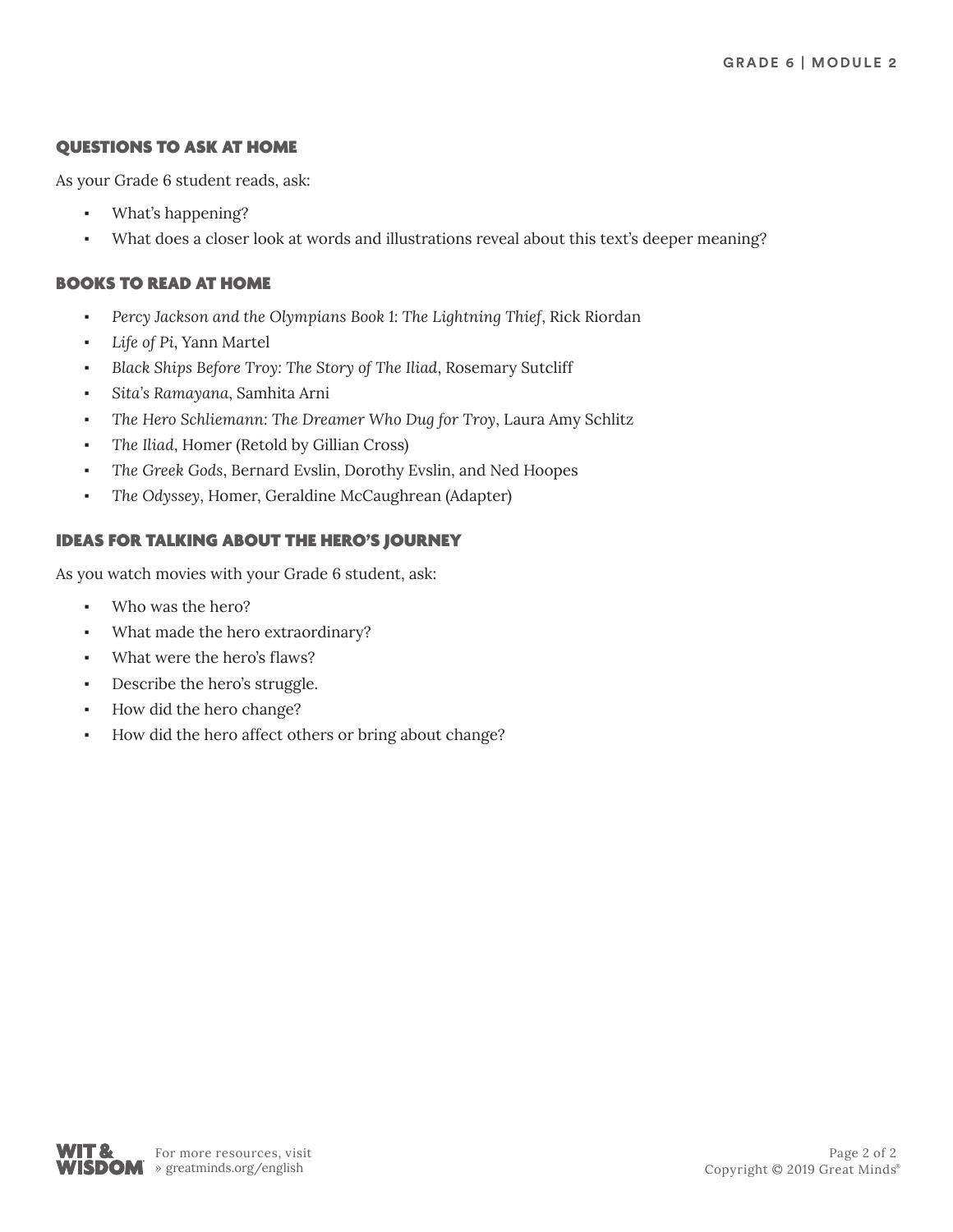

## WHAT IS MY GRADE 6 STUDENT LEARNING IN MODULE 3?

*Wit & Wisdom*® is our English curriculum. It builds knowledge of key topics in history, science, and literature through the study of excellent texts. By reading and responding to stories and nonfiction texts, we will build knowledge of the following topics:

Module 1: *Resilience in the Great Depression*

Module 2: *A Hero's Journey*

### **Module 3:** *Narrating the Unknown*

Module 4: *Courage in Crisis*

In Module 3, students work across multiple texts and genres to construct a complex picture of life and struggle in Jamestown, assessing the forces—both internal and external—that brought the near demise of the colony. We will ask the question: How did the social and environmental challenges in the unknown world of Jamestown shape its development and decline?

## OUR CLASS WILL READ THESE TEXTS

### **Historical Fiction Novel (Literary)**

▪ *Blood on the River: Jamestown 1607*, Elisa Carbone

#### **Scientific Account (Informational)**

▪ *Written in Bone: Buried Lives of Jamestown and Colonial Maryland*, Sally Walker

## OUR CLASS WILL EXAMINE THESE PAINTINGS

- *Nighthawks*, Edward Hopper
- *The Lighthouse at Two Lights*, Edward Hopper
- Lighthouse Hill, Edward Hopper

## OUR CLASS WILL READ THIS ARTICLE

▪ "Rethinking Jamestown," Jeffery Sheler

## OUR CLASS WILL LISTEN TO THIS SPEECH

"Address to Captain John Smith," Chief Powhatan

## OUR CLASS WILL VIEW THIS VIDEO

"Innovation in Plain Sight," Amy Herman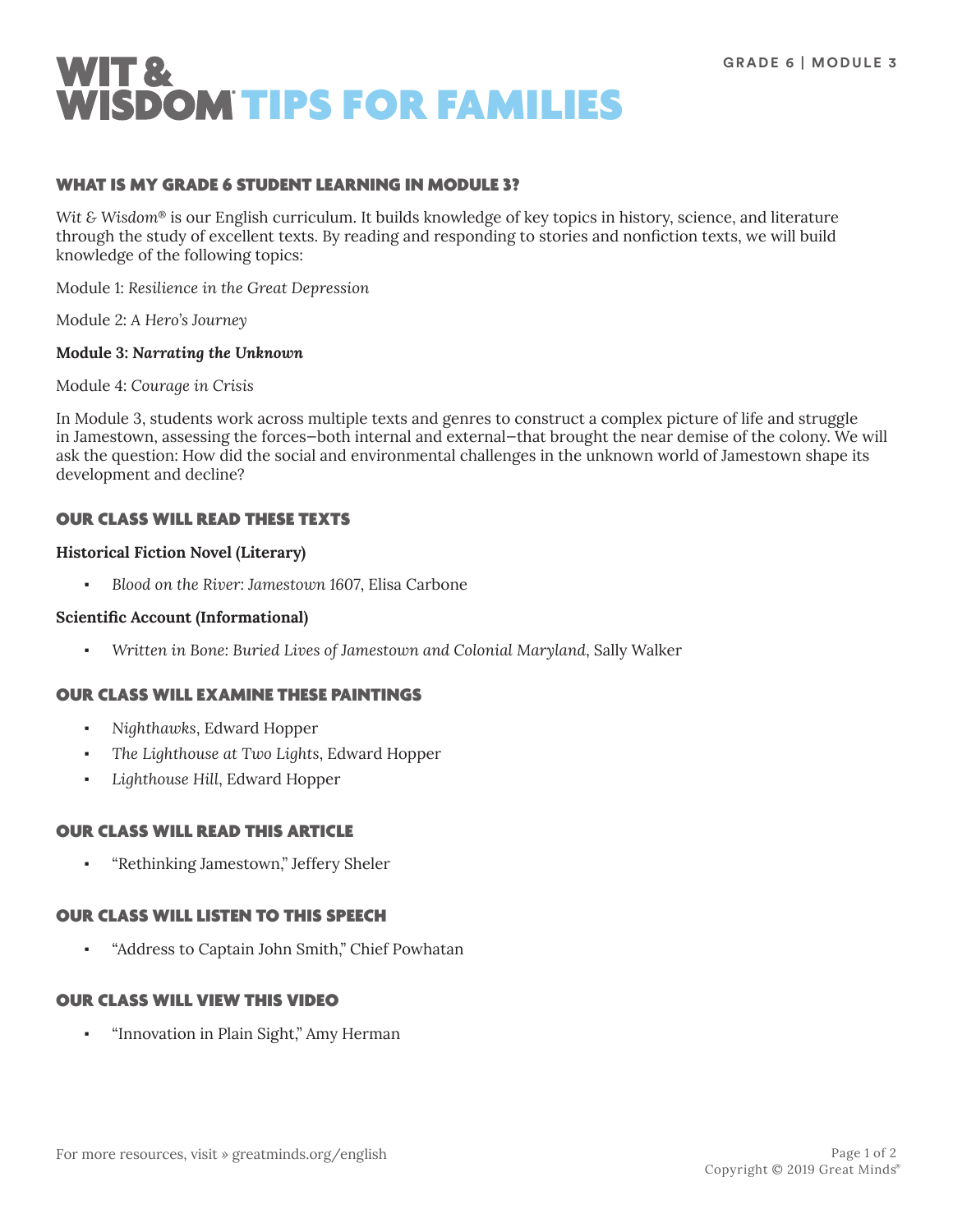## OUR CLASS WILL ASK THESE QUESTIONS

- How do the settlers respond to the challenges of their journey to the unknown?
- Who has the greatest impact on Samuel's development during his time in Jamestown?
- How do the settlers' and the Powhatans' responses to the challenges of Jamestown impact its development and decline?
- How does the art and science of observation contribute to a more complete narrative of Jamestown's developmentand decline?
- How did the social and environmental factors in the unknown world of Jamestown shape its development and decline?

### QUESTIONS TO ASK AT HOME

As your Grade 6 student reads, ask:

What is the essential meaning, or most important message, in this book?

## BOOKS TO READ AT HOME

- Amelia Lost: The Life and Disappearance of Amelia Earhart, Candace Fleming
- The Tree of Life, Peter Sís
- *The Lost Colony of Roanoke*, Jean Fritz
- *Emperor's Silent Army: Terracotta Warriors of Ancient China*, Jane O'Connor
- *Every Bone Tells a Story: Hominin Discoveries, Deductions, and Debates*, Jill Rubalcaba and Peter Robertshaw
- *1607: A New Look at Jamestown*, Karen Lange
- The Sign of the Beaver, Elizabeth George Speare

## IDEAS FOR TALKING ABOUT EVENTS OF THE PAST

Search together online with your Grade 6 student for "history mysteries" such as the Roanoke Settlement, Stonehenge, or the lost city of Atlantis. Ask:

- What happened?
- What are some ways historians and writers make sense of the past?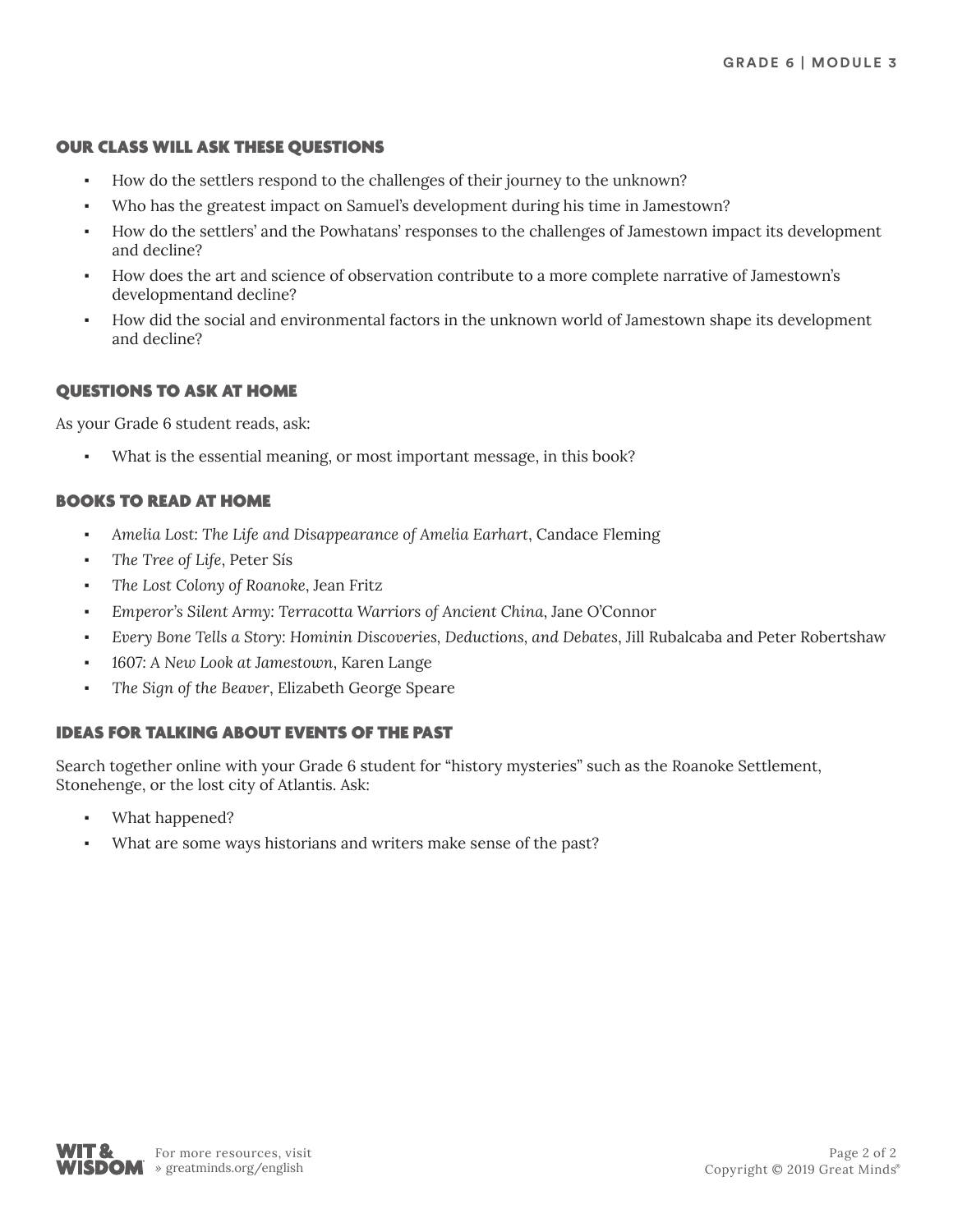

## WHAT IS MY GRADE 6 STUDENT LEARNING IN MODULE 4?

*Wit & Wisdom*® is our English curriculum. It builds knowledge of key topics in history, science, and literature through the study of excellent texts. By reading and responding to stories and nonfiction texts, we will build knowledge of the following topics:

Module 1: *Resilience in the Great Depression*

Module 2: *A Hero's Journey*

Module 3: *Narrating the Unknown*

### **Module 4:** *Courage in Crisis*

In Module 4, students work across multiple texts to construct a complex understanding of what it means to endure hostile environments and respond heroically to positively impact others. We will ask the question: How can the challenges of a hostile environment inspire heroism?

# OUR CLASS WILL READ THESE TEXTS

#### **Historical Account (Informational)**

▪ *Shipwreck at the Bottom of the World: The Extraordinary True Story of Shackleton and the Endurance*, Jennifer Armstrong

#### **Memoir**

I Am Malala: How One Girl Stood Up for Education and Changed the World, Malala Yousafzai and Patricia McCormick

## OUR CLASS WILL EXAMINE THIS PAINTING

▪ *Snow Storm: Steam-Boat off a Harbour's Mouth*, Joseph Mallord William Turner

## OUR CLASS WILL READ THIS ARTICLE

▪ "The Golden Hoard: An Ancient Afghan Treasure Is Recovered," Rachel Galvin

## OUR CLASS WILL EXAMINE THIS ARTIFACT

**Bactrian Gold Crown** 

# OUR CLASS WILL VIEW THESE VIDEOS

- Lost Treasures of Afghanistan, National Geographic
- "Malala Yousafzai Nobel Peace Prize Speech," Malala Fund